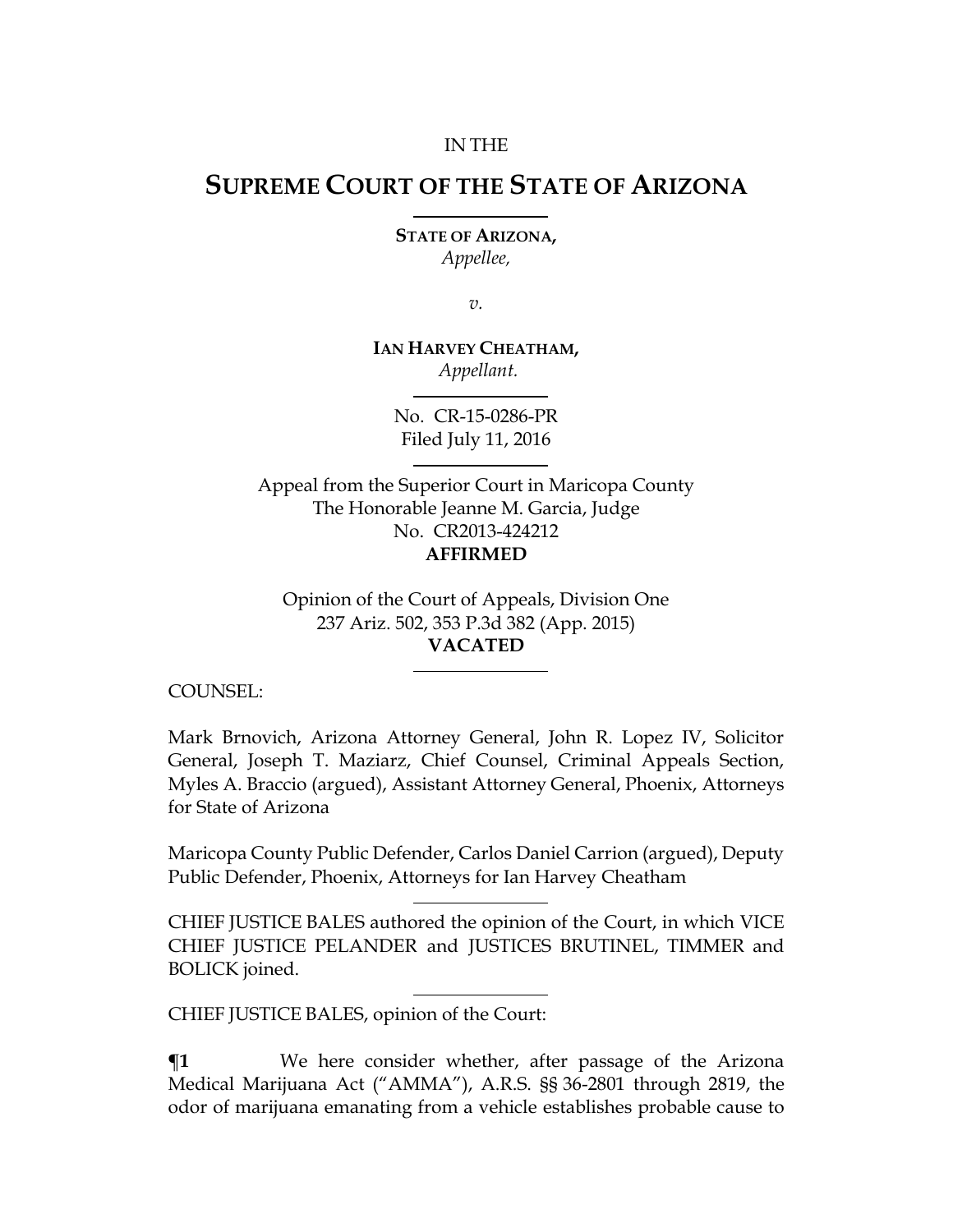## STATE V. CHEATHAM Opinion of the Court

believe the vehicle contains contraband or evidence of a crime. Consistent with our concurrently issued opinion in *State v. Sisco*, CR–15–0265–PR, slip op. at  $\equiv$  ¶ 26 (Ariz. July  $\equiv$ , 2016), we hold that the odor of marijuana sufficed to establish probable cause, and the ensuing search was therefore authorized by the automobile exception to the warrant requirement.

#### **I.**

 $\P$ **2** In May 2013, two police officers stopped Ian Cheatham's car on the suspicion that its window tinting violated Arizona law. After approaching the driver's window and speaking with Cheatham, one officer noticed a "pretty strong" odor of burnt marijuana from inside the vehicle. Based on the odor, the officer asked Cheatham to exit the vehicle and then searched the car. During the search, the officer found a small amount – described as the "size of a marble" – of unburnt marijuana under the driver's seat. The officer seized the marijuana and arrested Cheatham.

**¶3** Before his trial for possession or use of marijuana, Cheatham filed a motion to suppress. He argued that, after AMMA, the odor of marijuana alone no longer provides probable cause, and therefore the search of his vehicle was not authorized by the automobile exception to the warrant requirement. The trial court denied the motion. After a bench trial, the court found Cheatham guilty and placed him on supervised probation for one year.

**¶4** The court of appeals affirmed and held that, notwithstanding AMMA, "the odor of marijuana provided sufficient probable cause that marijuana was present and that a crime was being or had been committed." *State v. Cheatham*, 237 Ariz. 502, 506 ¶ 14, 353 P.3d 382, 386 (App. 2015). Distinguishing *State v. Sisco*, 238 Ariz. 229, 359 P.3d 1 (App. 2015), which had not involved a vehicle, the court also stated that it disagreed with *Sisco*  to the extent its analysis could be read to "direct a different result" here. *Id.* at 506 ¶ 13 n.5, 353 P.3d at 386.

**¶5** We granted review because whether AMMA affects the determination of probable cause based on the odor of marijuana is a recurring issue of statewide importance. We have jurisdiction pursuant to Article 6, Section 5(3), of the Arizona Constitution and A.R.S. § 12-120.24.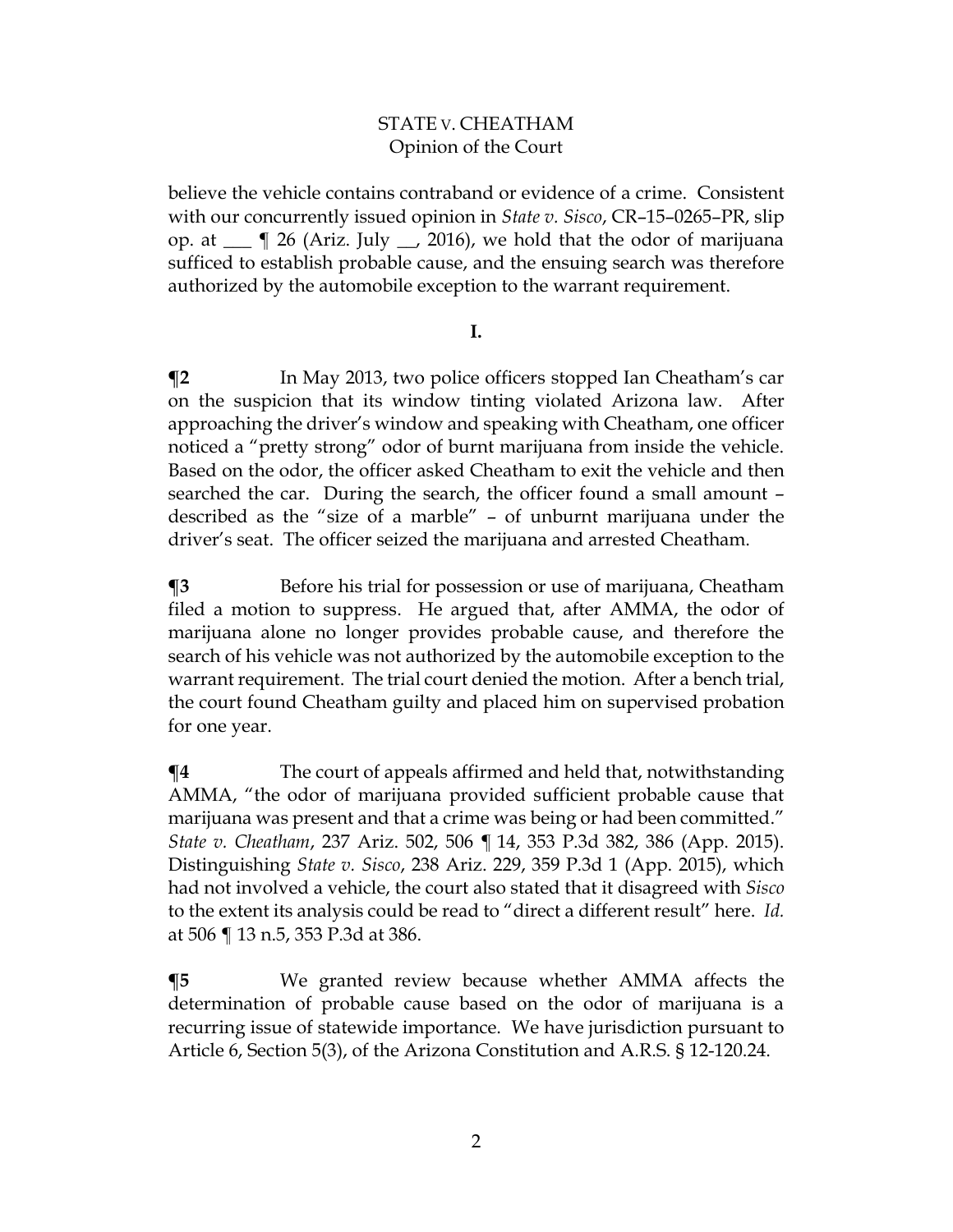## STATE V. CHEATHAM Opinion of the Court

#### **II.**

**The EXT** We review the denial of a motion to suppress evidence for an abuse of discretion. *State v. Wilson*, 237 Ariz. 296, 298 ¶ 7, 350 P.3d 800, 802 (2015). An error of law constitutes an abuse of discretion. *State v. Bernstein*, 237 Ariz. 226, 228 ¶ 9, 349 P.3d 200, 202 (2015). Whether the probable cause determination here comports with the Fourth Amendment is a mixed question of law and fact that we review de novo. *State v. Moore*, 222 Ariz. 1, 7 ¶ 17, 213 P.3d 150, 156 (2009).

**¶7** The Fourth Amendment to the United States Constitution prohibits "unreasonable searches and seizures." Warrantless searches and seizures are generally unreasonable, subject to a "few specifically established and well-delineated exceptions." *Mincey v. Arizona*, 437 U.S. 385, 390 (1978) (quoting *Katz v. United States*, 389 U.S. 347, 357 (1967)). One such exception allows the warrantless search of an automobile, including containers within, provided an officer has probable cause to believe contraband or evidence will be found. *E.g.*, *Arizona v. Gant*, 556 U.S. 332, 343–44 (2009); *California v. Acevedo*, 500 U.S. 565, 579–80 (1991).

**The Form Sefore AMMA** was adopted in 2010, marijuana possession or use was per se illegal in Arizona. Thus, Arizona cases predating AMMA held that the smell of marijuana alone provides probable cause to believe criminal activity is occurring or has occurred and that contraband is present. *E.g.*, *State v. Decker*, 119 Ariz. 195, 197–98, 580 P.2d 333, 335–36 (1978). We have also applied that standard to the odor of marijuana emanating from a vehicle, thereby justifying a warrantless search pursuant to the automobile exception*. State v. Harrison*, 111 Ariz. 508, 509, 533 P.2d 1143, 1144 (1975).

**¶9** AMMA has made the possession and use of marijuana lawful for medicinal purposes under the terms and conditions set forth in that Act. *Reed-Kaliher v. Hoggatt*, 237 Ariz. 119, 122–23 ¶¶ 7, 17, 347 P.3d 136, 139–40 (2015). Thus, the smell of marijuana no longer necessarily reflects criminal activity under Arizona law. Cheatham argues that after AMMA the odor of marijuana alone cannot establish probable cause because officers must consider the "possibility that a person is not guilty of any offense."

**¶10** We disagree. As discussed in *Sisco*, probable cause does not evaluate the "innocence" or "guilt" of particular conduct, but rather the